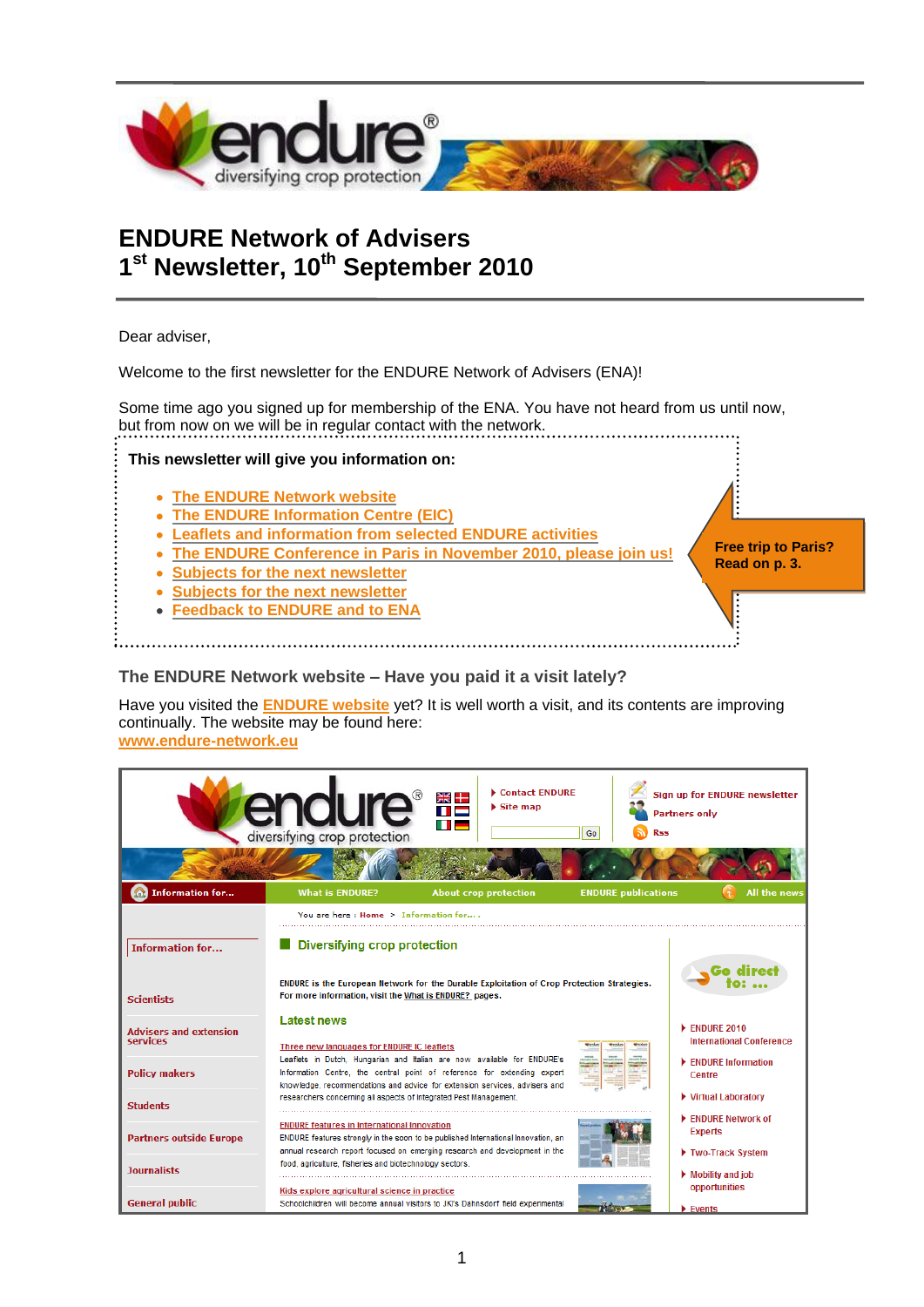On this website, you can find lots of information about the ENDURE Network of Excellence and the various activities that have been carried out under its umbrella.

To find information targeted at advisers like yourself, follow the link to **Information [for Advisers](http://www.endure-network.eu/information_for/advisers_and_extension_services)  and [Extension Services](http://www.endure-network.eu/information_for/advisers_and_extension_services)** in the menu on the left. You will find different types of information here, including links to the ENDURE Information Centre (see below), various training materials and publications from different ENDURE activities



You also have the opportunity to go directly to selected ENDURE tools like the **[EuroWheat](http://www.eurowheat.org/EuroWheat.asp)** platform containing a lot of information regarding fungicide use in wheat in different European countries, or **[EuroBlight](http://www.euroblight.net/EuroBlight.asp)** which is devoted to information and decision support tools regarding potato late blight.

## <span id="page-1-0"></span>**The ENDURE Information Centre (EIC) is ready for testing**

The EIC is one of the major tools created by ENDURE for advisers and other end users of ready-touse, cost-effective Integrated Pest Management (IPM) information. Our aim is to ensure that by the end of 2010, EIC will contain more than 1000 documents regarding the state-of-the-art in IPM in various crops in several countries. Most of the information will be presented in the original language, but with summaries in English, and sometimes German, French and/or Spanish as well.

The **[EIC](http://www.endureinformationcentre.eu/)** is now ready for testing, so please give it a try. You may get there via the ENDURE website mentioned above, or you follow this direct link: **[http://www.endureinformationcentre.eu/,](http://www.endureinformationcentre.eu/)** which will present you with a short introduction to the concept of EIC and how to use the database. For searching – type your search topic e.g. yellow rust into the box at the top right of the page, then press the button "search". Alternatively, you can conduct structured searches via the four boxes specifying Crop, Pest, Measure, and Country/Region of interest



The search interface is designed to be self-explanatory, so please give it a try. There is also a short **[manual](http://www.endureinformationcentre.eu/docs/EIC%20Manual_18102009.pdf)** available here:

**[http://www.endureinformationcentre.eu/docs/EIC%20Manual\\_18102009.pdf](http://www.endureinformationcentre.eu/docs/EIC%20Manual_18102009.pdf)**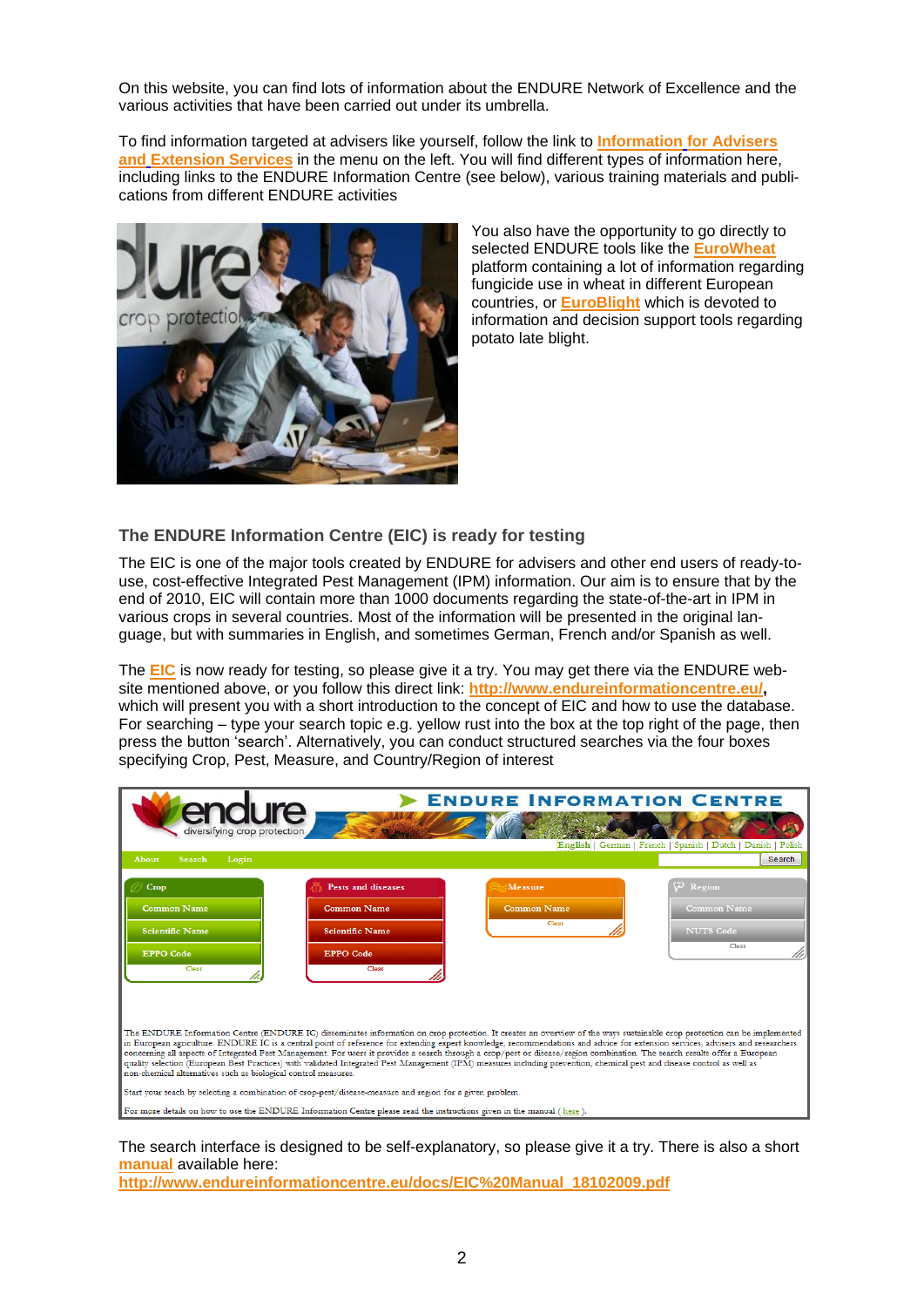If you find things are not functioning as you expected, or if you find that information you might expect to be in the EIC cannot be found, then please do not hesitate to give feedback via one of the mail links given at the end of this newsletter.

#### <span id="page-2-0"></span>**Download leaflets and information from selected ENDURE activities**

So far, the ENDURE activities have produced a number of small leaflets regarding selected crops. You can find a list of the leaflets here: **[http://www.endure-network.eu/endure\\_publications/endure\\_publications2](http://www.endure-network.eu/endure_publications/endure_publications2)**

Scroll down the list until you find the heading "ENDURE Case Study Guides (From Science to Field)' and here you will find a list of all the leaflets. All are available in English and some have been translated into French, German, Dutch and Swedish.

<span id="page-2-1"></span>**The ENDURE Conference in Paris in November 2010 – please join us!**



ENDURE"s various activities will culminate in the international conference, Integrated Pest Management in Europe: The ENDURE Network of Excellence shares the fruits of four years' research with the crop protection community, taking place in Paris on 24-25 November 2010. In addition, there will be an event for French-speaking people on 26 November. The aim of this conference is to present all the results of ENDURE activities to various groups of stakeholders.

You may find more information on the conference and register for the conference by following this link **<https://colloque.inra.fr/endure2010>**

Advisers such as yourself are obviously an important group of stakeholders as you will be instrumental for putting the results from ENDURE into practice. ENDURE"s coordinators are well aware that few advisers will be able to participate in the conference unless some financial support is given. Therefore, we are happy to announce that we expect to be able to support the participation of a number of advisers in the conference. The support will include **free registration for the conference, coverage of reasonable travel costs and accommodation at a hotel in Paris**. Depending on the interest, we may also be able to cover reasonable costs for meals.

To apply for support, please send a note with your full name and affiliation, address/contact details, details about your area of work and your interests regarding Integrated Pest Management to **[Jens](mailto:jnj@vfl.dk)  [Erik Jensen](mailto:jnj@vfl.dk)** at the Danish Agricultural Advisory Service, Knowledge Centre for Agriculture, e-mail **[jnj@vfl.dk,](mailto:jnj@vfl.dk)** as soon as possible and *not later than 25th September 2010*. The applications will then be considered, and information will be sent to those receiving support around  $5<sup>th</sup>$  October 2010. The criteria for selecting advisers are as follows:

- You must able to participate actively during both days of the conference. Participating actively means that you will attend the sessions offered and that you are willing to engage in discussions. Please note that the language of the conference is English. There will be no translation services available, so you must be able to discuss and provide feedback in English.
- You must be an adviser dealing directly with farmers and other end users in your country.
- You must be willing to accept the flights and hotel accommodation that will be offered to you.
- The supported advisers should represent a larger geographical area with different cropping systems in Europe.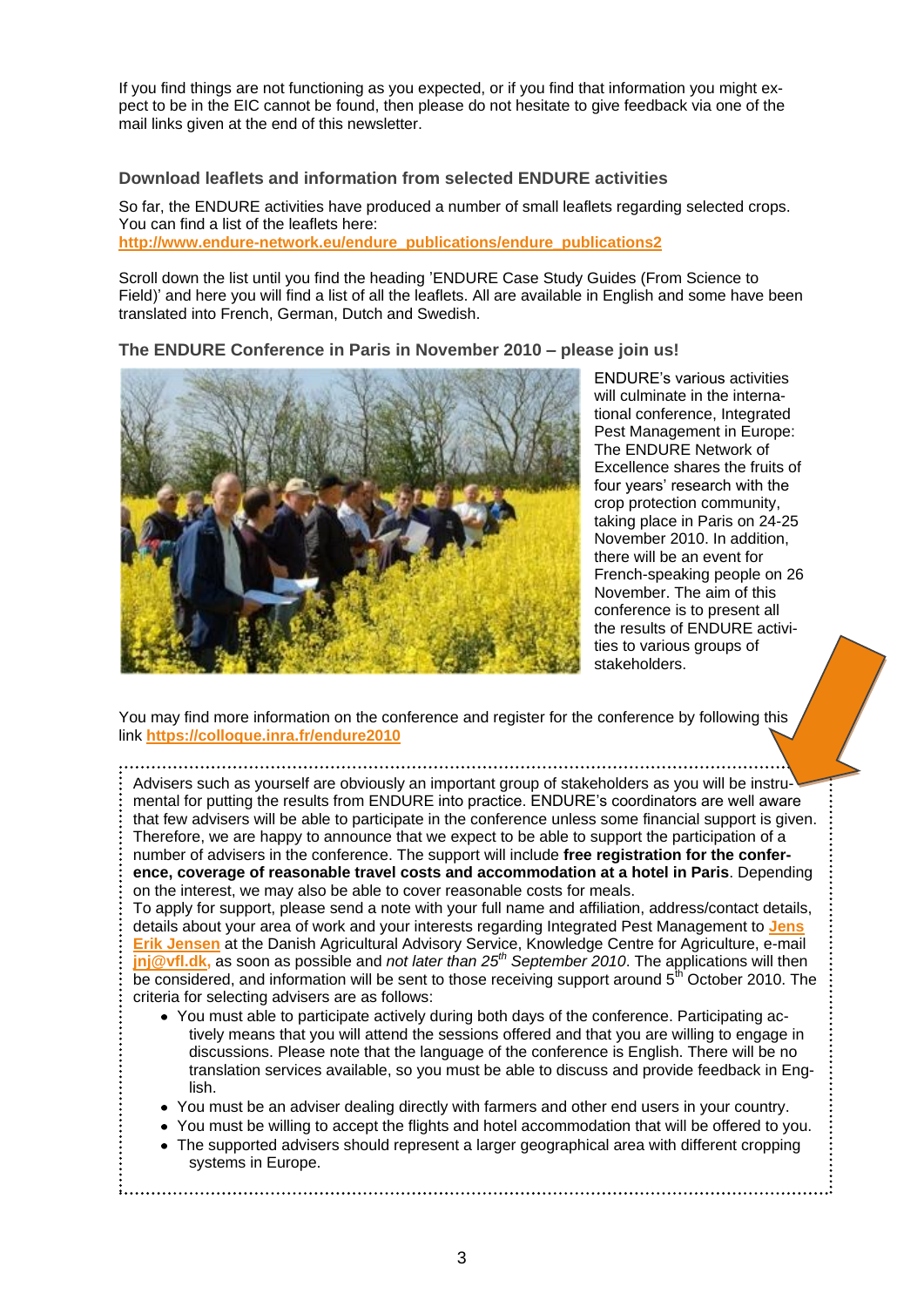Please be aware that if you apply for financial support to participate in the conference, then you should not register on the conference website until you have heard if you have been selected. We will take care of registration and booking of flights and hotels for those that have been selected.

#### <span id="page-3-0"></span>**Contents of the next newsletter**

The ENDURE project started in 2007 and EC funding will finish at the end of December 2010. Much new information is expected to be published in the coming months, and we plan at least one more newsletter in 2010, to be sent out in November in connection with the ENDURE Conference in Paris.



As ENA member, this newsletter is yours. You can propose contributions for the next one and do not hesitate to con-

tact us with your ideas. Among the topics for the next newsletter, we have considered giving an overview of the IPM implementation activities that are currently being initiated in Denmark and we will present you a new tool for trainers and advisers: the IPM training guide.

By the end of 2010, we will collect and evaluate the experiences and feedback received, and make a plan for the continued activities of the ENA.

Although the EU-funded ENDURE project ends, the partners of ENDURE are committed to continue several activities, and the EIC and ENA are two of these. Our ambition is to have a "critical mass" of advisers for IPM in all major crops. For this we like to unite a higher number of advisers within the ENA, so please spread the word regarding ENA, see below.

### <span id="page-3-1"></span>**Feedback to the ENDURE project and ENA**

As this is the first newsletter, we are extremely interested in any kind of feedback from you as an adviser. Feel free to contact any one of us. We have indicated which countries we come from in order to facilitate feedback in languages other than English.



We are aware of the language barriers within Europe, but unfortunately, the ENDURE network does not have the resources to translate everything into many languages. Therefore the language of the ENA will be English.

Please help spread the word of the ENA by forwarding this newsletter to your colleagues who may find more information about the ENA here: **[http://www.endure-network.eu/what\\_is\\_endure/endure\\_network\\_of\\_advisers](http://www.endure-network.eu/what_is_endure/endure_network_of_advisers)**

They may sign up by leaving their e-mail address at this link: **<http://www.survey-xact.dk/LinkCollector?key=8JHS7WWJ3K3N>**